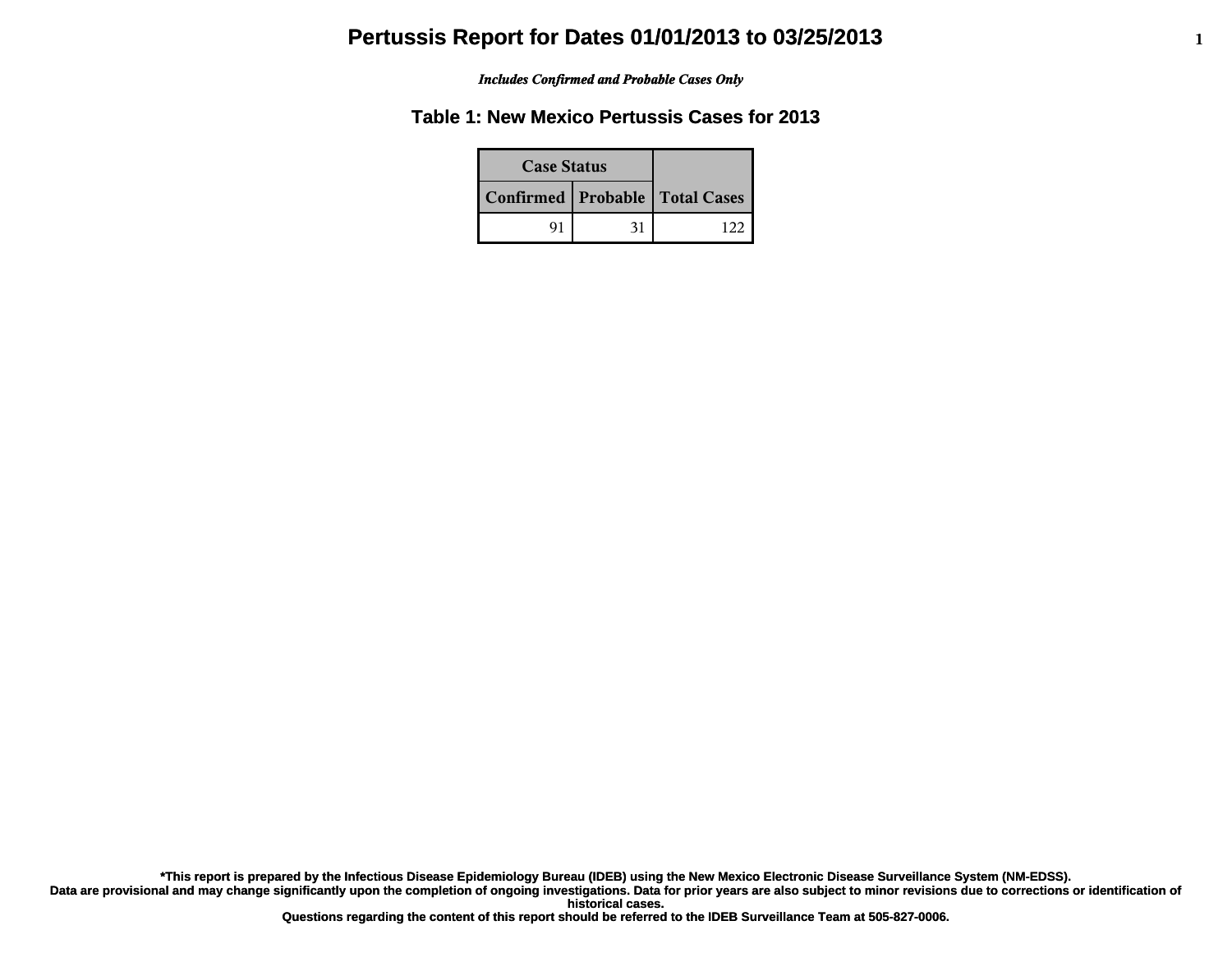#### *Includes Confirmed and Probable Cases Only*

### **Table 2: Pertussis Cases by County**

| County                   | Case<br><b>Number</b> | <b>Percent</b><br>of Total<br>Cases | Incidence<br>per<br>100,000 |
|--------------------------|-----------------------|-------------------------------------|-----------------------------|
| <b>Bernalillo County</b> | 54                    | 44.3                                | 8.1                         |
| Colfax County            | 7                     | 5.7                                 | 51.0                        |
| <b>Eddy County</b>       | 4                     | 3.3                                 | 7.4                         |
| <b>Grant County</b>      | 1                     | 0.8                                 | 3.4                         |
| Guadalupe County         | 1                     | 0.8                                 | 21.3                        |
| Lea County               | 6                     | 4.9                                 | 9.2                         |
| Los Alamos County        | 13                    | 10.7                                | 72.5                        |
| <b>McKinley County</b>   | 1                     | 0.8                                 | 1.4                         |
| Quay County              | 1                     | 0.8                                 | 11.1                        |
| Rio Arriba County        | 4                     | 3.3                                 | 9.9                         |
| San Juan County          | 7                     | 5.7                                 | 5.4                         |
| San Miguel County        | 1                     | 0.8                                 | 3.4                         |
| Sandoval County          | 1                     | 0.8                                 | 0.8                         |
| Santa Fe County          | 8                     | 6.6                                 | 5.5                         |
| Sierra County            | $\overline{2}$        | 1.6                                 | 16.7                        |
| Taos County              | $\overline{2}$        | 1.6                                 | 6.1                         |
| Valencia County          | 9                     | 7.4                                 | 11.7                        |

**\*This report is prepared by the Infectious Disease Epidemiology Bureau (IDEB) using the New Mexico Electronic Disease Surveillance System (NM-EDSS).**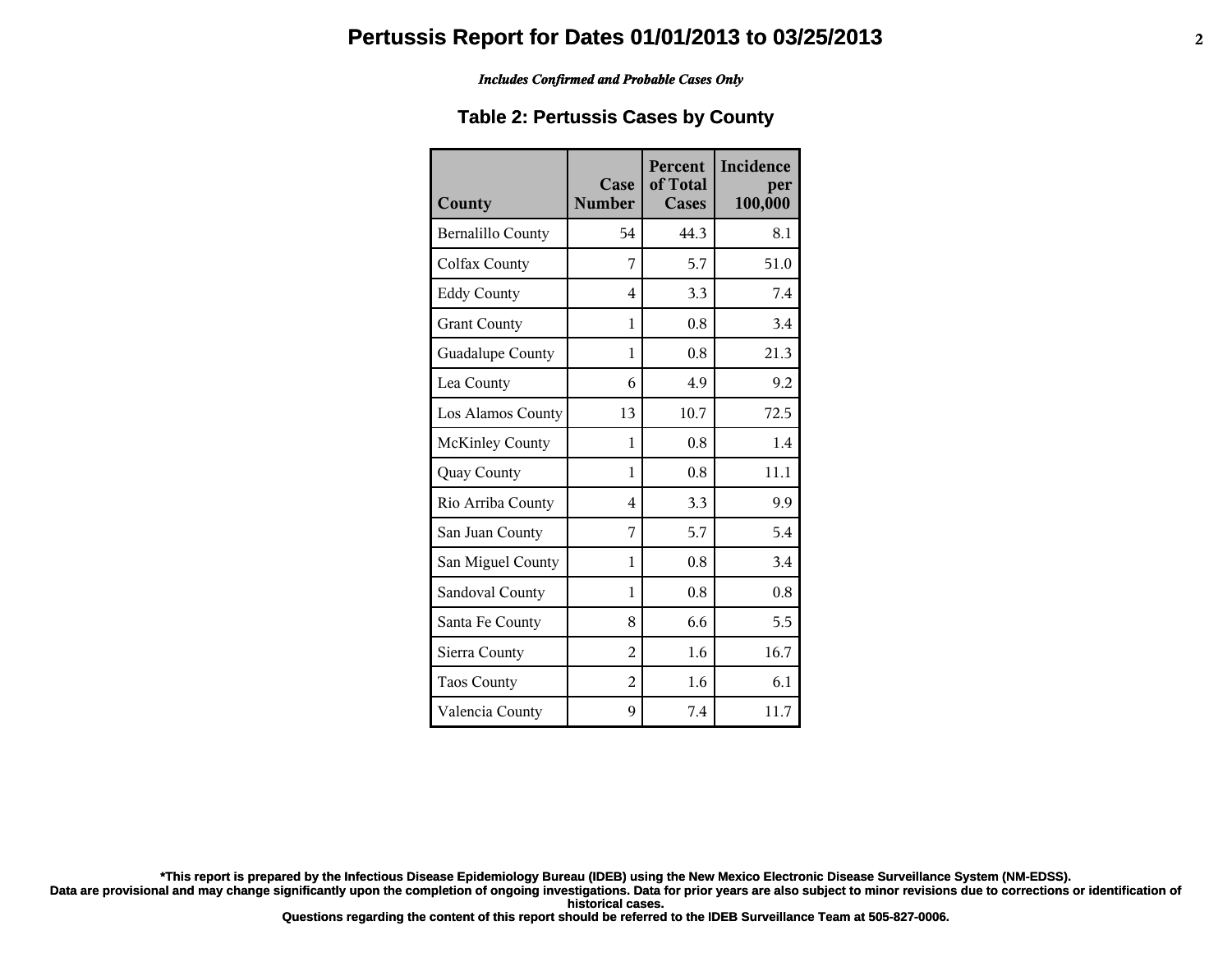#### *Includes Confirmed and Probable Cases Only*

### **Table 3: Pertussis Cases by Age Group**

| <b>Age Group</b>  | Case<br><b>Number</b> | Percent |
|-------------------|-----------------------|---------|
| ≤ 1 Year          | 8                     | 6.6     |
| 1 to 5 Years      | 11                    | 9.0     |
| 6 to 10 Years     | 34                    | 27.9    |
| 11 to 18 Years    | 29                    | 23.8    |
| 19 to 65 Years    | 39                    | 32.0    |
| 65 Years or Older |                       |         |

**\*This report is prepared by the Infectious Disease Epidemiology Bureau (IDEB) using the New Mexico Electronic Disease Surveillance System (NM-EDSS).**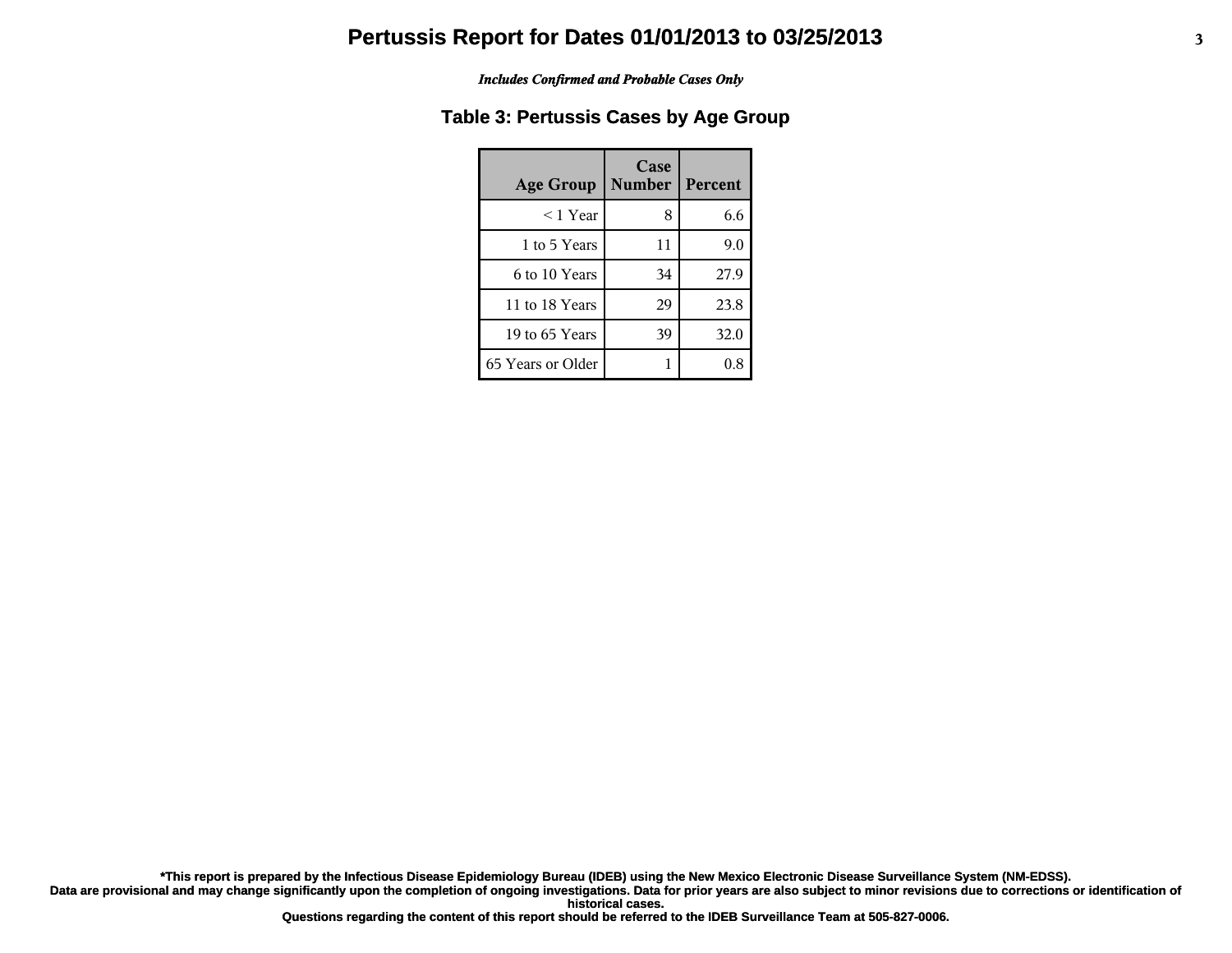#### *Includes Confirmed and Probable Cases Only*

### **Table 4: Pertussis Cases by Race/Ethnicity**

| <b>Race/Ethnicity</b>             | Case<br><b>Number</b> | Percent |
|-----------------------------------|-----------------------|---------|
| American Indian or Alaska Nativel | 3                     | 2.5     |
| <b>Black or African American</b>  | 2                     | 1.6     |
| Hispanic                          | 60                    | 49.2    |
| White                             | 56                    | 45.9    |
| Multi-race                        |                       | 0.8     |

**\*This report is prepared by the Infectious Disease Epidemiology Bureau (IDEB) using the New Mexico Electronic Disease Surveillance System (NM-EDSS).**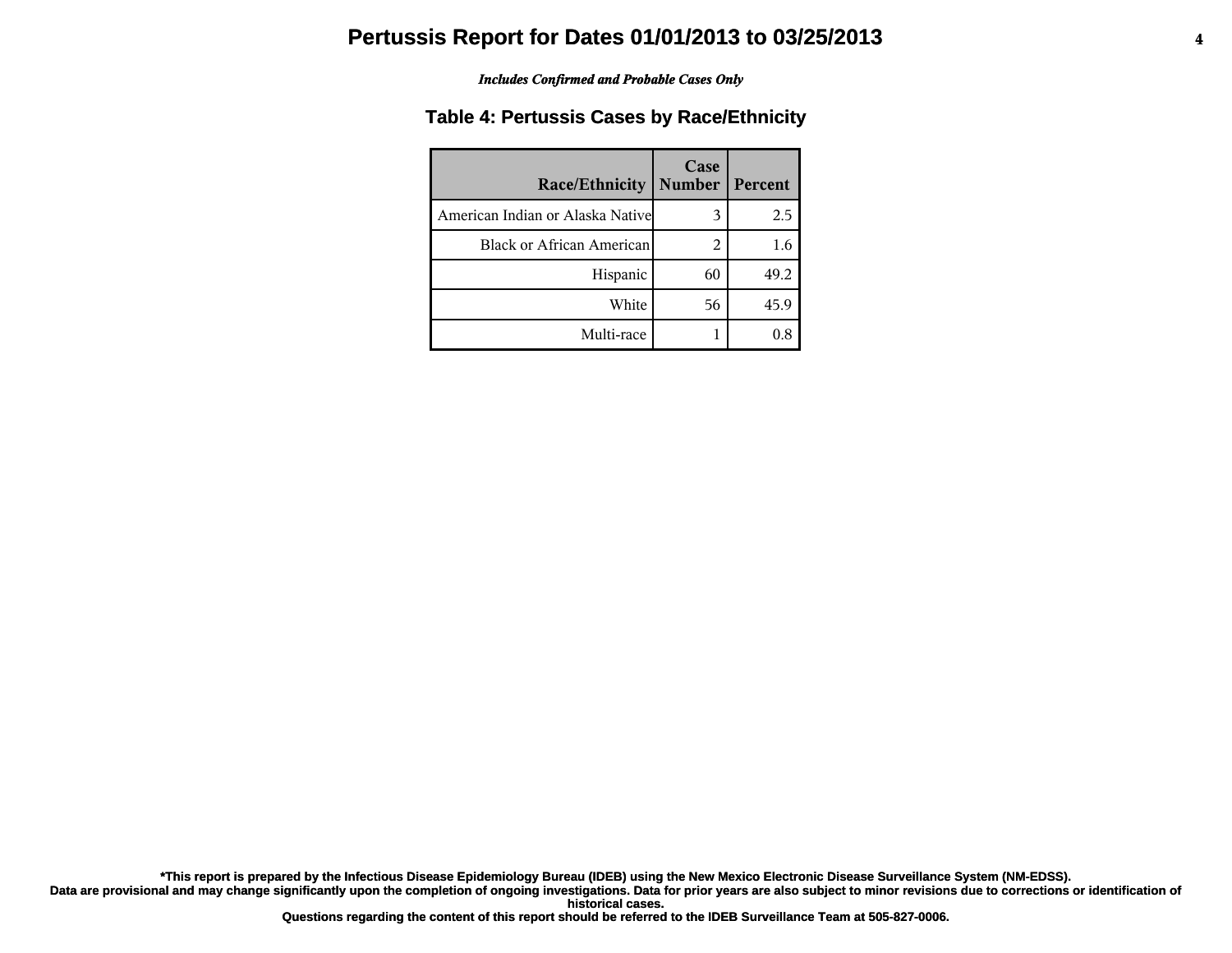### *Includes Confirmed and Probable Cases Only*

### **Table 5: Cases of Pertussis by Race/Ethnicity**

|                                  | <b>Ethnicity</b>         |                                        |                            |              |
|----------------------------------|--------------------------|----------------------------------------|----------------------------|--------------|
| Race                             | Hispanic<br>or<br>Latino | <b>Not</b><br>Hispanic<br>or<br>Latino | Unknown/<br><b>Missing</b> | <b>Total</b> |
| American Indian or Alaska Native | 1                        | $\overline{2}$                         | $\theta$                   | 3            |
|                                  | 0.82                     | 1.64                                   | 0.00                       | 2.46         |
| <b>Black or African American</b> | $\overline{2}$           | $\Omega$                               | $\Omega$                   | 2            |
|                                  | 1.64                     | 0.00                                   | 0.00                       | 1.64         |
| White                            | 48                       | 54                                     | $\mathfrak{D}$             | 104          |
|                                  | 39.34                    | 44.26                                  | 1.64                       | 85.25        |
| Multi-race                       | $\Omega$<br>0.00         | 1<br>0.82                              | $\Omega$<br>0.00           | 0.82         |
| <b>Unknown/Missing</b>           | 12                       | $\theta$                               | $\Omega$                   | 12           |
|                                  | 9.84                     | 0.00                                   | 0.00                       | 9.84         |
| <b>Total</b>                     | 63                       | 57                                     | $\mathfrak{D}$             | 122          |
|                                  | 51.64                    | 46.72                                  | 1.64                       | 100.00       |

**\*This report is prepared by the Infectious Disease Epidemiology Bureau (IDEB) using the New Mexico Electronic Disease Surveillance System (NM-EDSS).**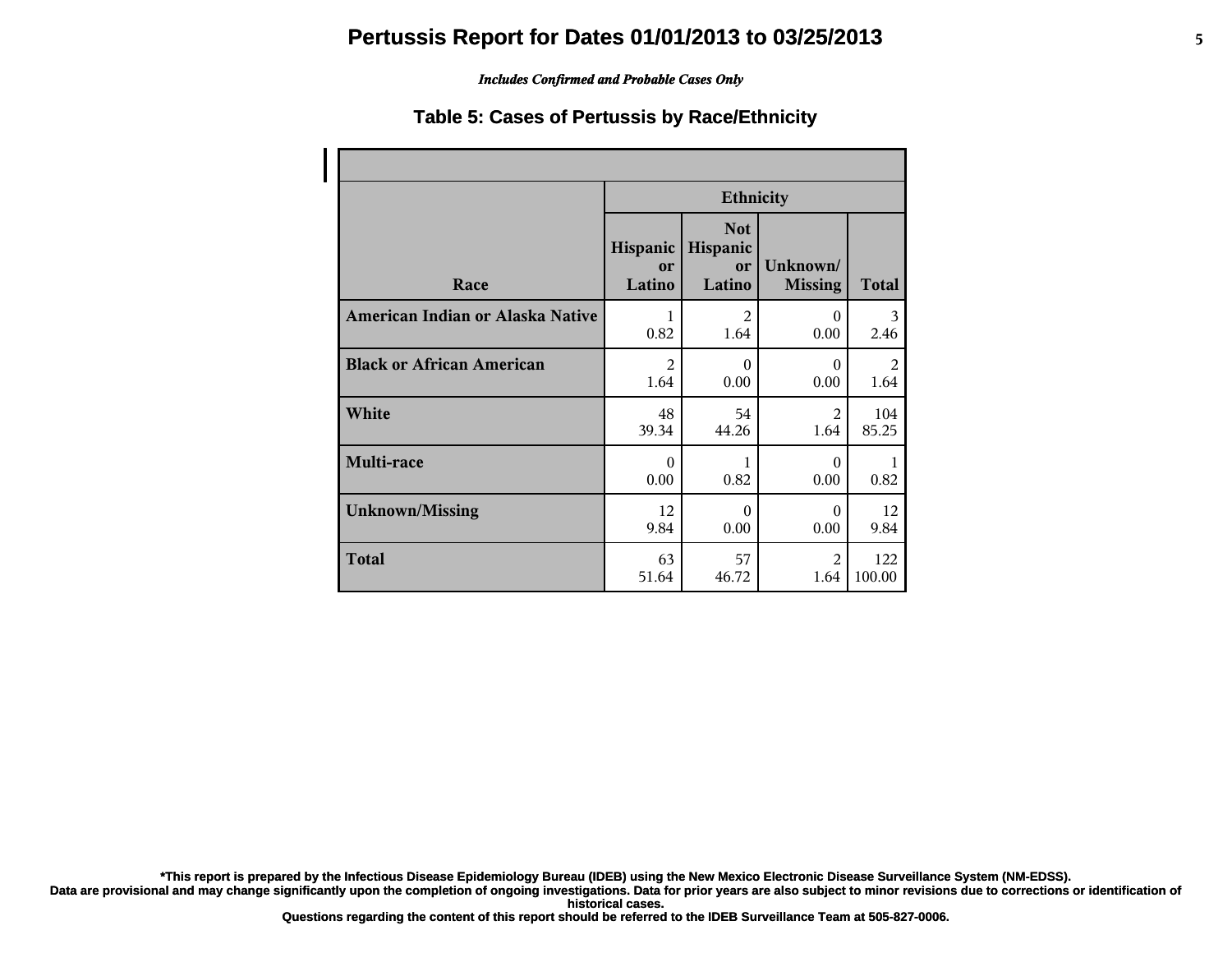*Includes Confirmed and Probable Cases Only*

### **Table 6: Pertussis Cases by Sex**

|        | Case<br>Sex   Number | Percent |
|--------|----------------------|---------|
| Female | 68                   | 55.7    |
| Male   | 54                   | 44.3    |

**\*This report is prepared by the Infectious Disease Epidemiology Bureau (IDEB) using the New Mexico Electronic Disease Surveillance System (NM-EDSS).**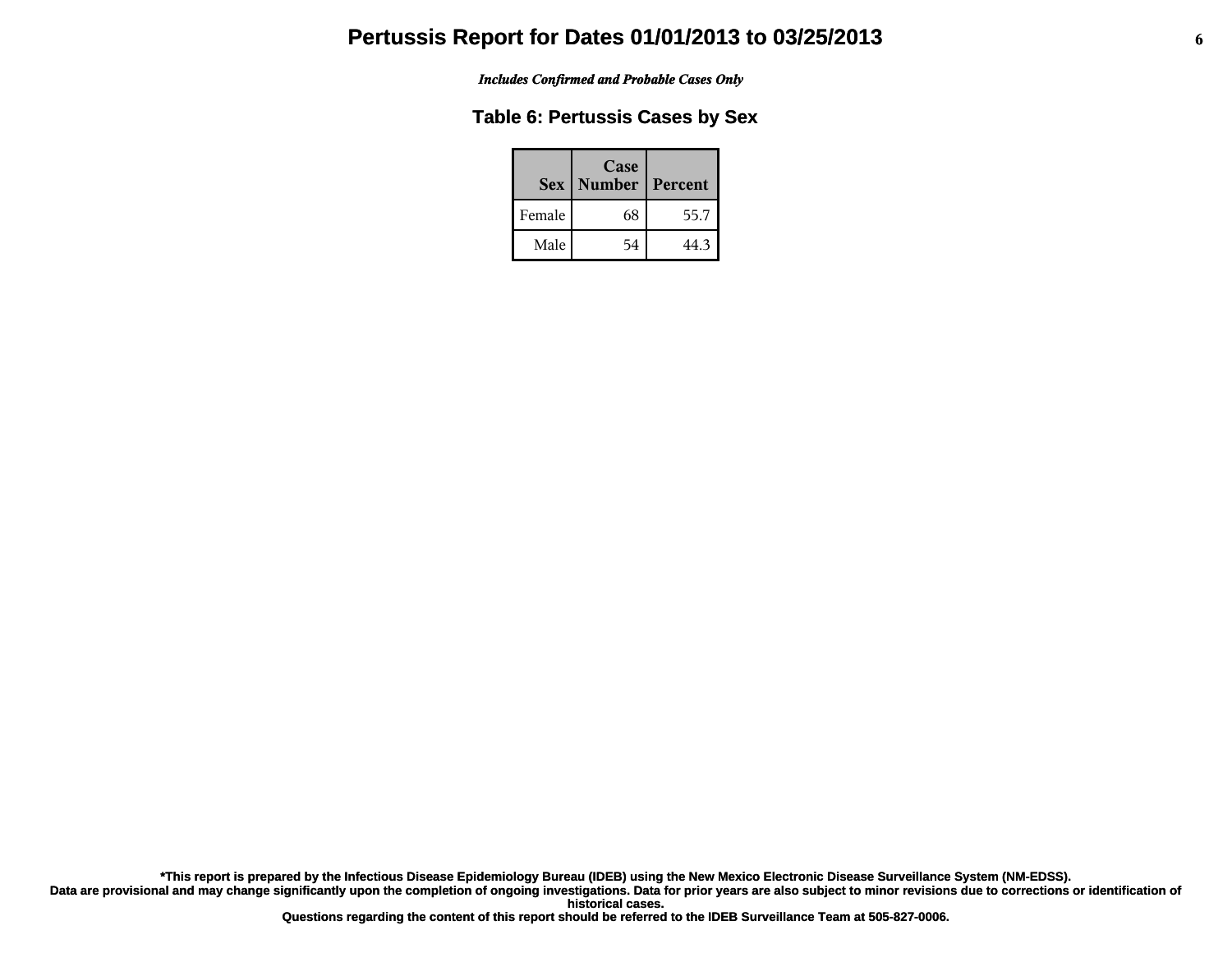#### *Includes Confirmed and Probable Cases Only*

### **Table 7: Hospitalizations of Pertussis Cases**

| <b>Yes</b> |         | No               |      |
|------------|---------|------------------|------|
| Count      | Percent | Count<br>Percent |      |
|            | 5.0     | 115              | 95.0 |

**\*This report is prepared by the Infectious Disease Epidemiology Bureau (IDEB) using the New Mexico Electronic Disease Surveillance System (NM-EDSS).**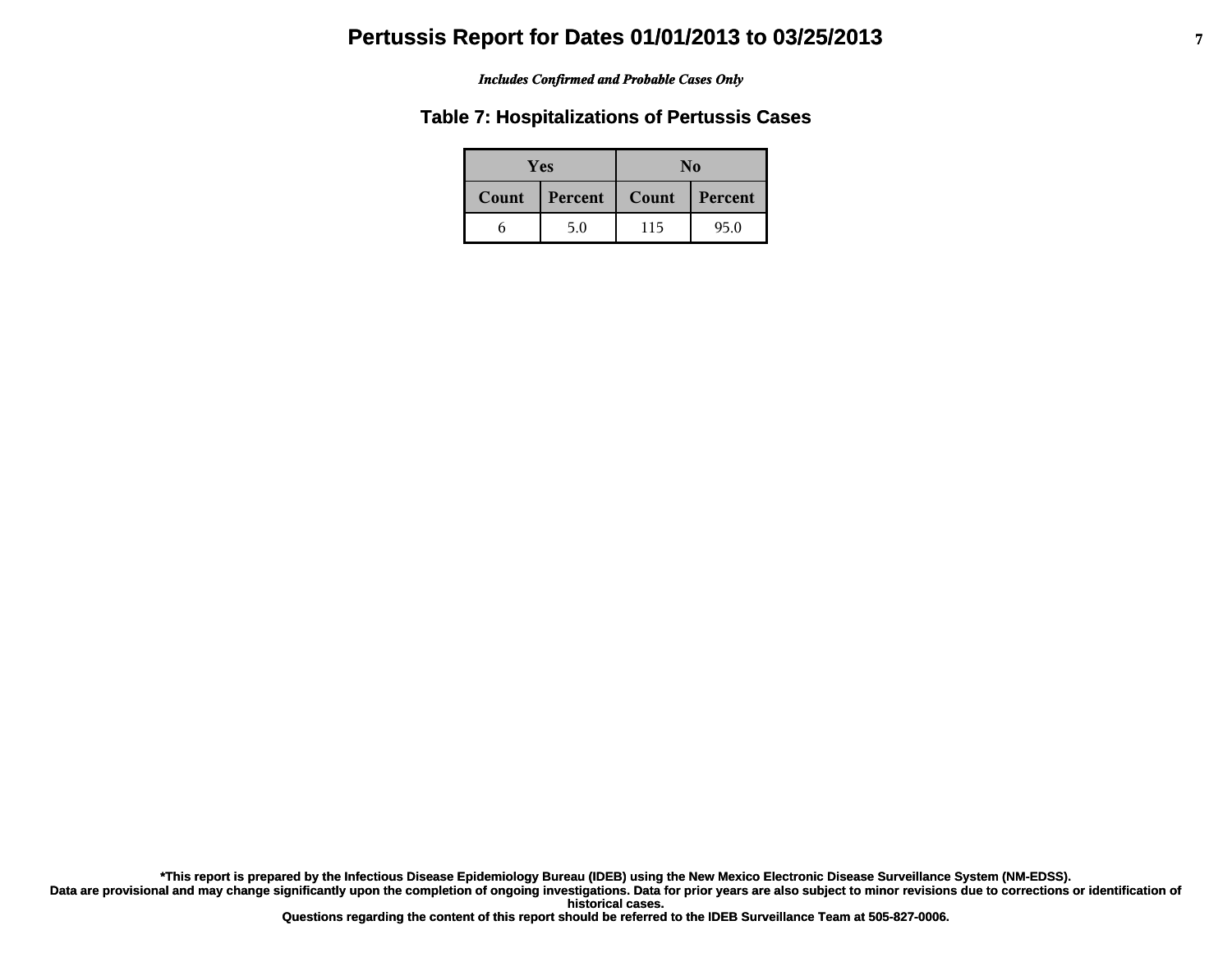#### *Includes Confirmed and Probable Cases Only*

#### **Age Group Hospitalized Cases Yes No Unknown Total < 1 Year** 4 50.00 4 50.00 0 0.00 8 **1 to 5 Years** 1 0 0.00 11 100.00 0 0.00 11 **6 to 10 Years** 1 0 0.00 34 100.00 0 0.00 34 **11 to 18 Years** 1 0 0.00 28 96.55 1 3.45 29 **19 to 65 Years** 1 2.56 38 97.44 0 0.00 39 **65 Years or Older** 1 100.00 0 0.00 0 0.00 1 **Total** 6 115 1 122

### **Table 8: Cases of Pertussis by Hospitalization and Age Group**

**\*This report is prepared by the Infectious Disease Epidemiology Bureau (IDEB) using the New Mexico Electronic Disease Surveillance System (NM-EDSS).**